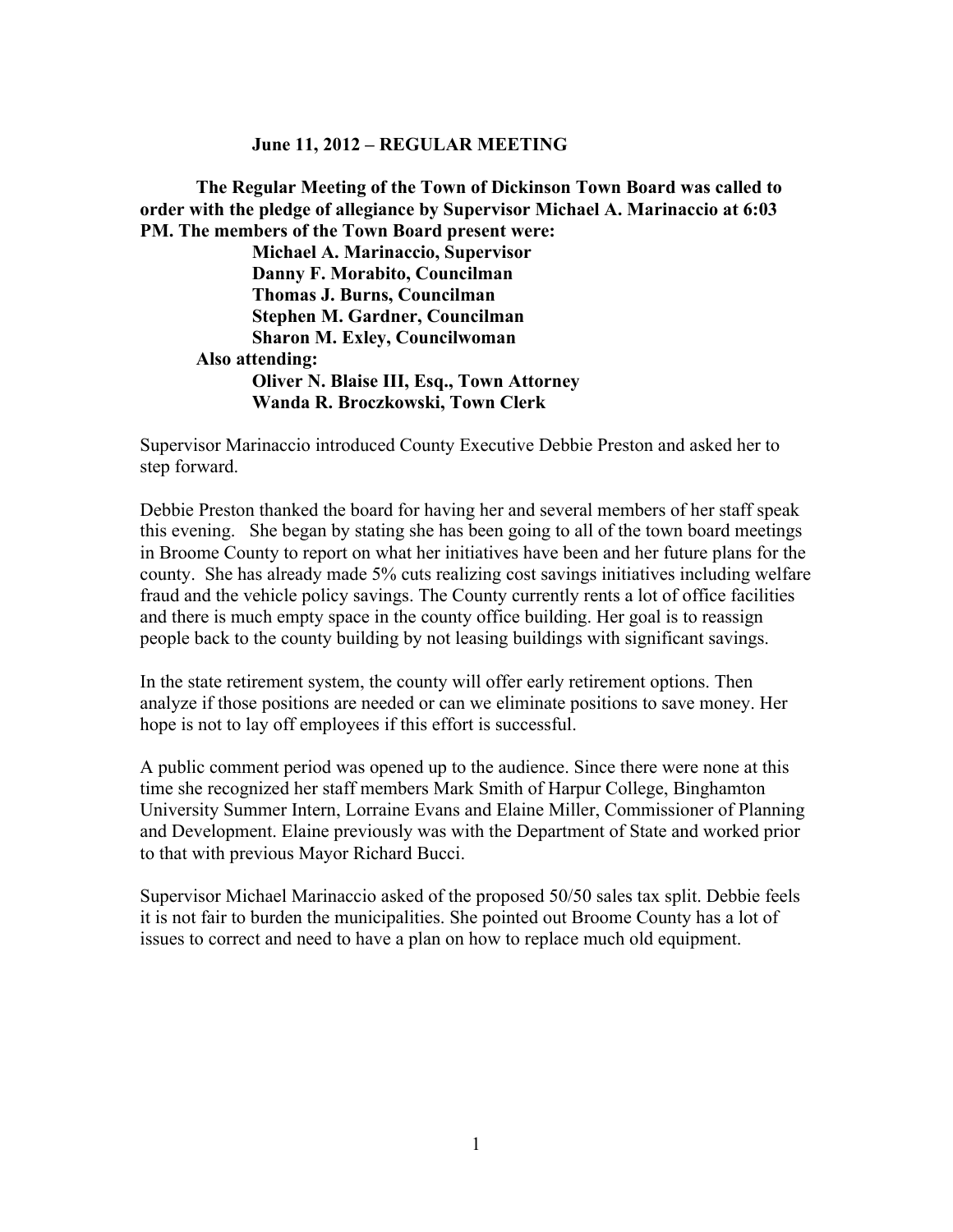At this time Debbie turned the podium over to staff member Elaine Miller, Commissioner of Planning and Development. Elaine was excited for opportunities and new initiatives in the Planning and Development arena.

One new initiative is a High Tech Executive Incubator of Partnership with BU President Harvey Stenger to start a Center of Excellence and capture entrepreneurs to keep them here in the Binghamton area.

\$20 million will become available for economic development and to get funding for:

- 1. The county is planning to sponsor a Regional Farmers Market since agriculture is one of our economic drivers and an asset to leverage. The Market is slated to be built at the former rest area of Otsiningo Park. They will build a big barn to provide to assist the farmers. It will include a commercial kitchen.
- 2. Working on flood issues and ways to impact future floods.

Supervisor Marinaccio thanked all for coming to speak about the County initiatives

# **OPEN REGUALR MEETING**

At this time the regular meeting was begun at 6:30 PM. Supervisor Marinaccio then thanked Councilman Gardner for chairing the Work Session last week in his absence.

Supervisor Marinaccio gave his report for the month of June and it will be placed on file.

# **PUBLIC COMMENTS**

#### **REASSESSMENTS**

Resident Jim Love of Orchard Road had a question requesting clarification of reassessment and the re-evaluation of the homes in the Town. Would additional income come to the Town? Not necessarily so. We raise the same amount of money no matter what. Within the Town of Dickinson, we do not have any major construction, so there is no major impact here.

Other towns that have bad spots within their communities and those residents could then come to the Town of Dickinson and drive home prices up. Our hope is people want to build here. Right now schools and the county are taking a hit. Sales do not affect the assessment and the taxing of those homes. We will review the process which would take 2 or 3 years.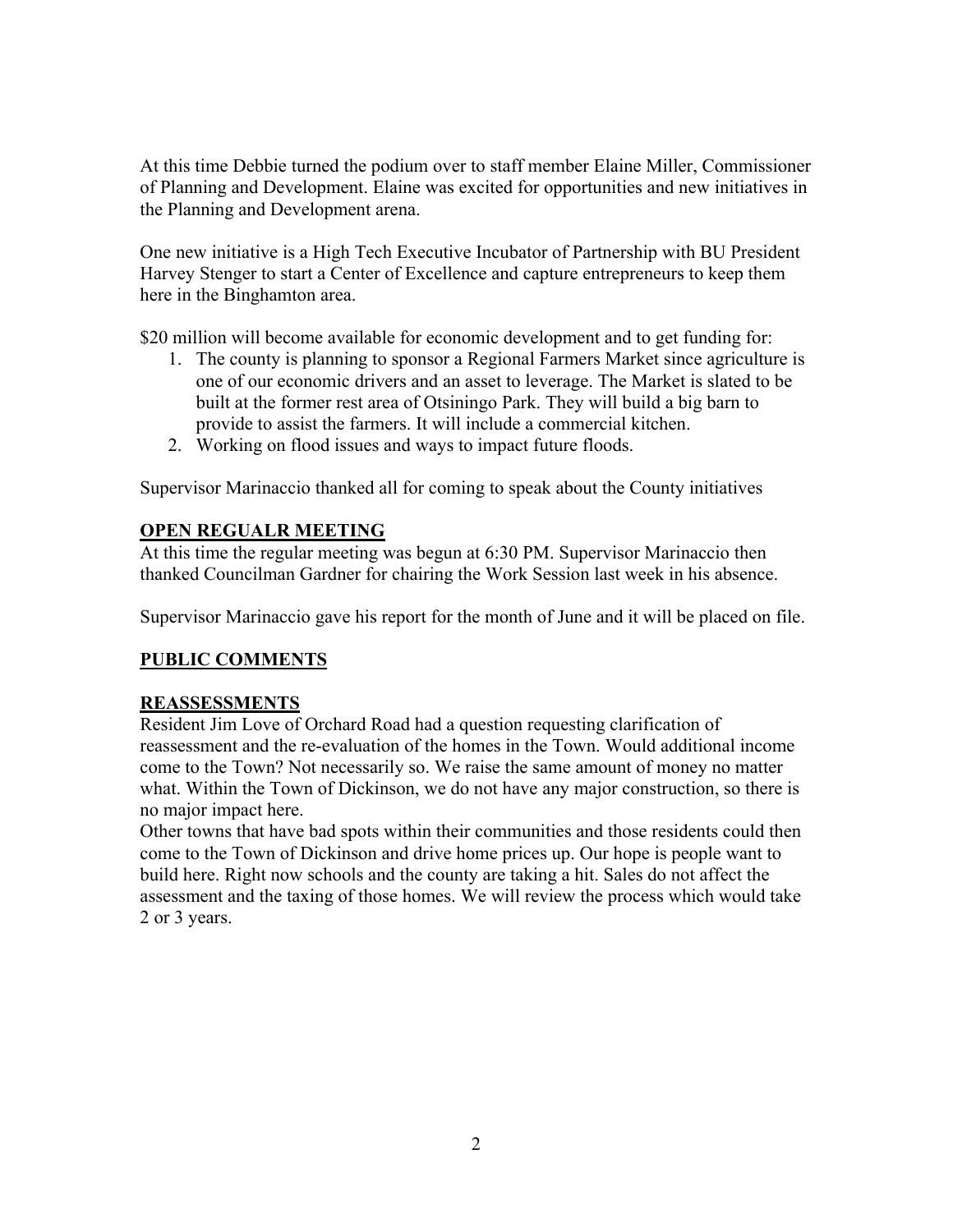#### **GLENWOOD ROAD PROJECT**

Rosie Pudish questioned the Marchuska Brothers, Glenwood Road Project. Supervisor Marinaccio reminded us we do not know anything we have no plan submitted to us. Resident James Exley of Maiden Lane questioned the IDA's process and is requesting a copy of the Environmental Review plan. Since we do not have it, and have nothing available to give out, we cannot provide any data. If there is a new client then Marchuska must request another Site Plan. Delta Engineering is to perform our Town review. It should be noted silt fencing should be up when work is being performed on the property. One of the residents attended the last BOCES meeting and there was nothing on the agenda or discussed about the project.

### **APPROVAL OF MINUTES**

On a motion by Councilman Morabito, seconded by Councilwoman Exley to approve the Work Session May 7, 2012 and Regular Meeting Minutes of May 14, 2012 as presented. All in favor. Vote -5 Ayes, Nays-0.

#### **ABSTRACT #6**

Abstract Summary of Audited Vouchers for Funds in the amount of \$427,622.13. It should be noted it is high due to two quarterly Sewer Treatment Plant payments that were made this month. On Motion from Councilman Gardner, seconded by Councilman Burns to approve. Vote  $Ayes - 5$ , Nays  $- 0$ .

Supervisor Marinaccio voting Aye Councilman Morabito Aye Councilman Burns voting Aye Councilwoman Exley voting Aye Councilman Gardner voting Aye Unanimously passed and noted as duly adopted.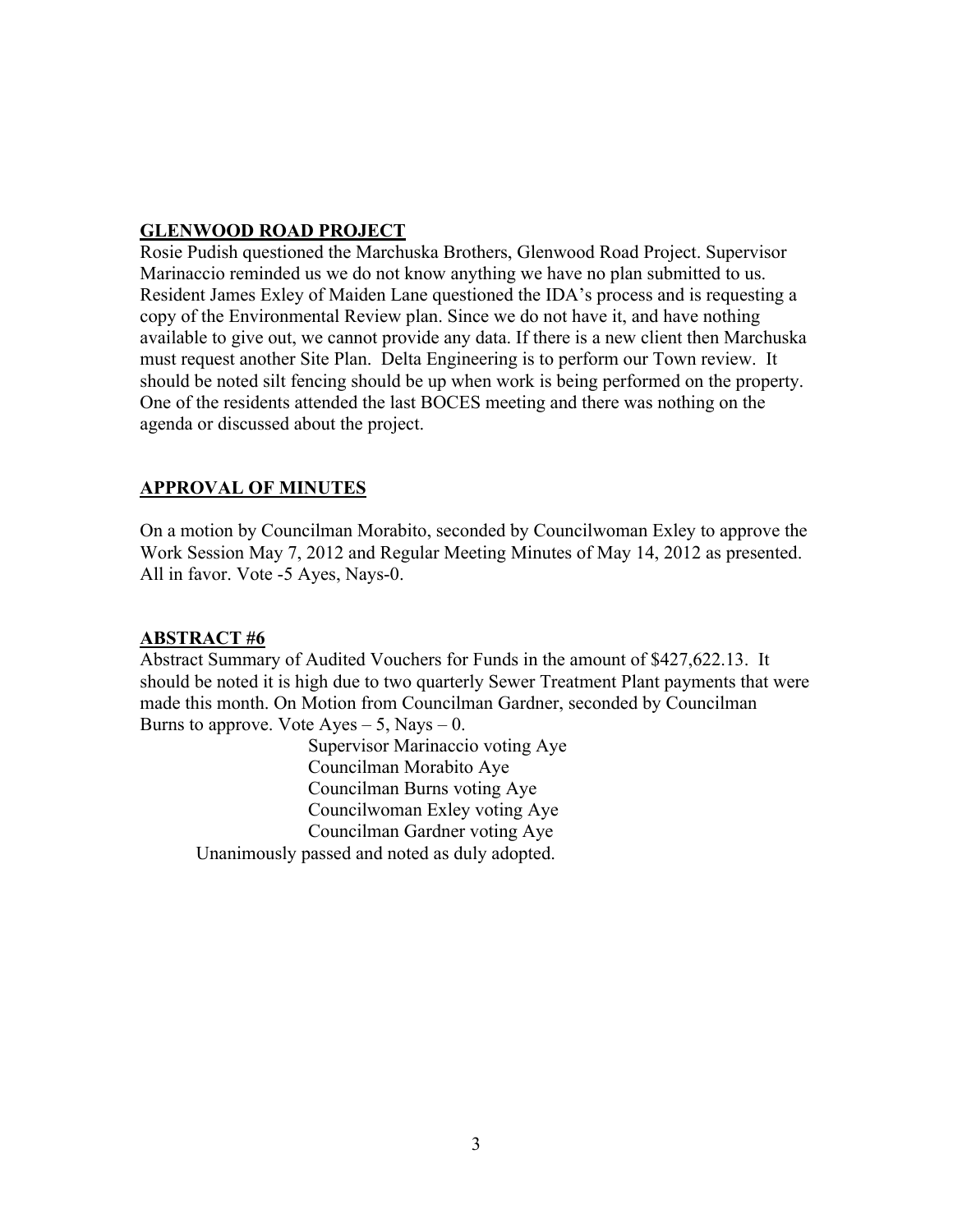#### **ATTORNEY**

#### **RESOLUTION 2012-28**

The following Resolution was offered by Councilwoman Exley, who moved its adoption, seconded by Councilman Gardner to wit:

BE IT RESOLVED, by the Town Board of the Town of Dickinson, Broome County, New York as follows:

SEQRA determination on revisions to condemnation local law would have no negative impact on the environment. Supervisor Marinaccio stated we have been demolishing several condemned homes recently and this is not the business we want to be in but it must be done. The question of adoption of the foregoing Resolution was duly put to a vote on roll call which resulted as follows: All in favor. Vote Ayes  $-5$ , Nays  $-0$ .

> Supervisor Marinaccio voting Aye Councilman Morabito voting Aye Councilman Burns voting Aye Councilwoman Exley voting Aye Councilman Gardner voting Aye

All in favor : Resolution attached

#### **RESOLUTION 2012-29**

The following Resolution was offered by Councilman Morabito, who moved its adoption, seconded by Councilman Burns to wit:

BE IT RESOLVED, by the Town Board of the Town of Dickinson, Broome County, New York as follows:

Revisions to competitive bidding provisions of condemnation local law. On removal of condemned property at \$35,000, is changed from \$10,000. The question of adoption of the foregoing Resolution was duly put to a vote on roll call which resulted as follows: All in favor. Vote  $Ayes - 5$ , Nays  $- 0$ .

> Supervisor Marinaccio voting Aye Councilman Morabito voting Aye Councilman Burns voting Aye Councilwoman Exley voting Aye Councilman Gardner voting Aye

All in favor : Resolution Local Law attached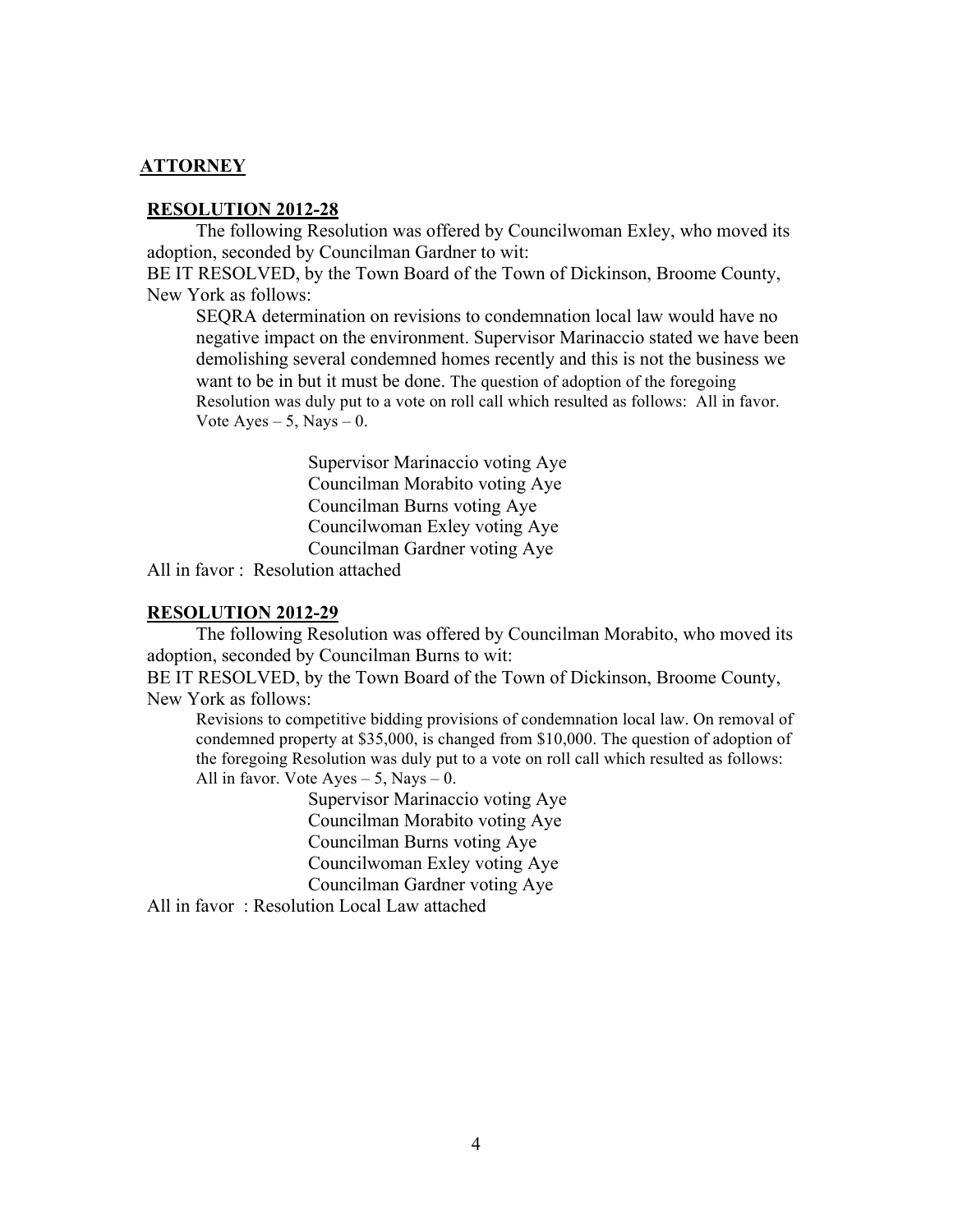### **RESOLUTION 2012-30**

The following Resolution was offered by Councilman Gardner, who moved its adoption, seconded by Councilwoman Exley to wit:

BE IT RESOLVED, by the Town Board of the Town of Dickinson, Broome County, New York as follows:

Revised organizational resolution regarding procurement policy. It will go into effect immediately. The question of adoption of the foregoing Resolution was duly put to a vote on roll call which resulted as follows: All in favor. Vote Ayes – 5, Nays – 0.

> Supervisor Marinaccio voting Aye Councilman Morabito voting Aye Councilman Burns voting Aye Councilwoman Exley voting Aye Councilman Gardner voting Aye

All in favor: Resolution attached

# **PROVIDING BANKRUPTCY NOTICES TO COUNTY**

Attorney Blaise explained if the Town received notice of a bankruptcy we are to forward to the County Attorney's office so that the County can make an apperance to ensure proper collection of taxes.

# **PROPERTIES**

# **13 BELLAIR AVENUE**

Regarding the demolition of 13 Bellaire Avenue, we have the completed contacts from LCP and Jennings. They would be clear to take the place down in the month of June or July upon the Department of Labor posting approval.

#### **34/36 NORTH BROAD STREET**

The title search was completed. Attorney Blaise' office sent titles to the owners to sign the title transfers. Public Works Commissioner Kie stated we need to have the lawn mowed. We will hire someone to mow and bill to taxes.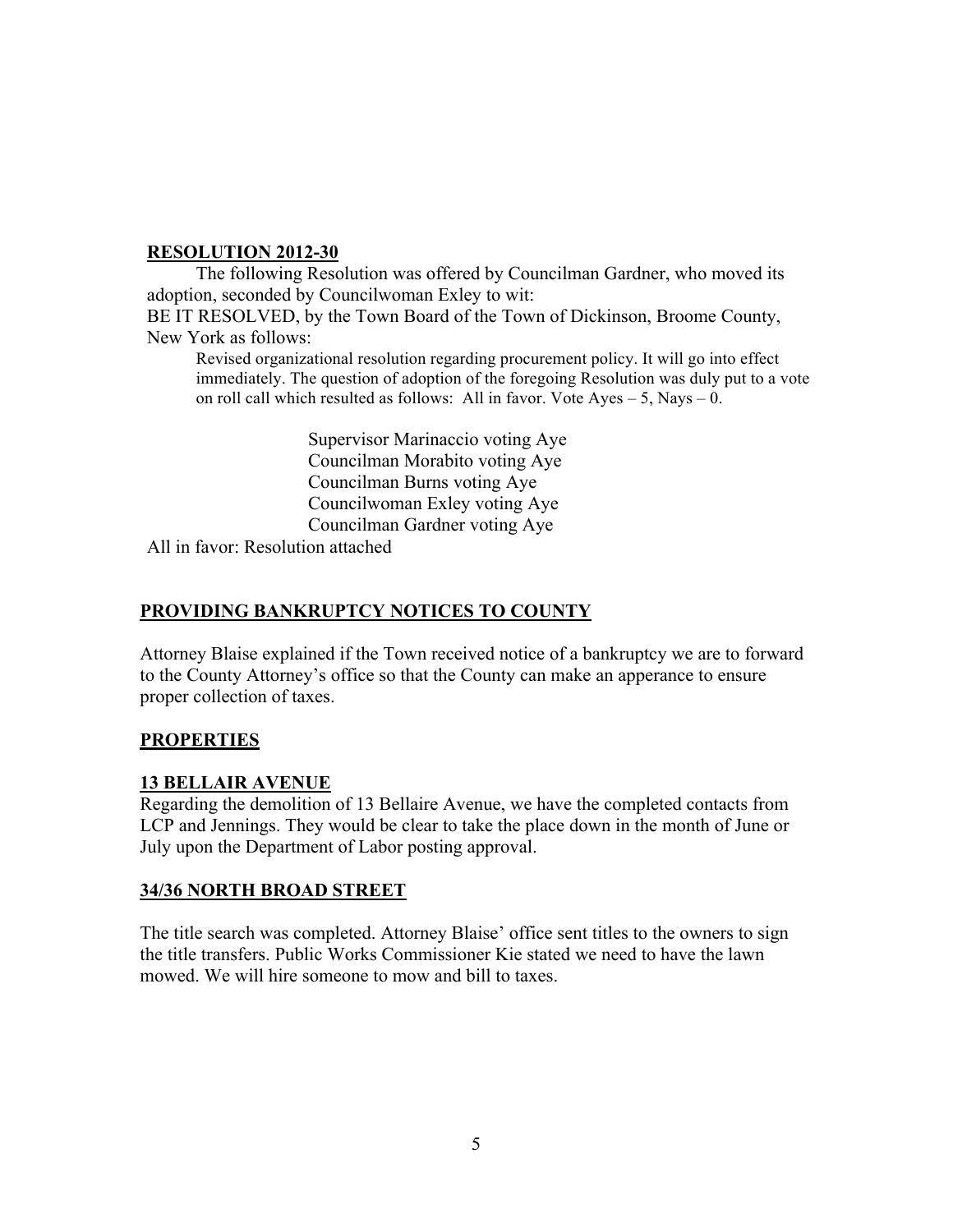# **213 BEVIER AND 50 NORTH BROAD STREETS**

County taking them this fall and will be deeded to the town once cleared title is complete.

# **PLANNING AND ZONING BOARD ALTERNATES LOCAL LAW PROPOSED**

Supervisor Marinaccio commented we will not vote on it this evening but reviewed the proposed local law of two alternates to serve on this board if attendance or conflict of interest were to come into play. He was not sure how to compensate them. Town of Union and the town of Kirkwood pay per meeting. Everyone must first off be certified. Compensation and educational process would have to be under consideration. Attorney Blaise is drafting up a proposal including the training required, state the amended hours and determine how many alternates. There should also be a consideration to alternate the alternates.

# **PLANNING BOARD REVISE COMPREHENSIVE PLAN**

Supervisor Marinaccio reported the planning board is meeting on June  $25<sup>th</sup>$  for the purpose of reviewing the Comprehensive Plan for The Town.

# **ZONING BOARD**

Zoning Board member Richard Murphy's term expires on September 30, 2012. A motion was made by Councilman Burns and seconded by Councilman Morabito to reappoint him for another five year term ending in 2017. All in favor.

# **COMMITTEE REPORTS:**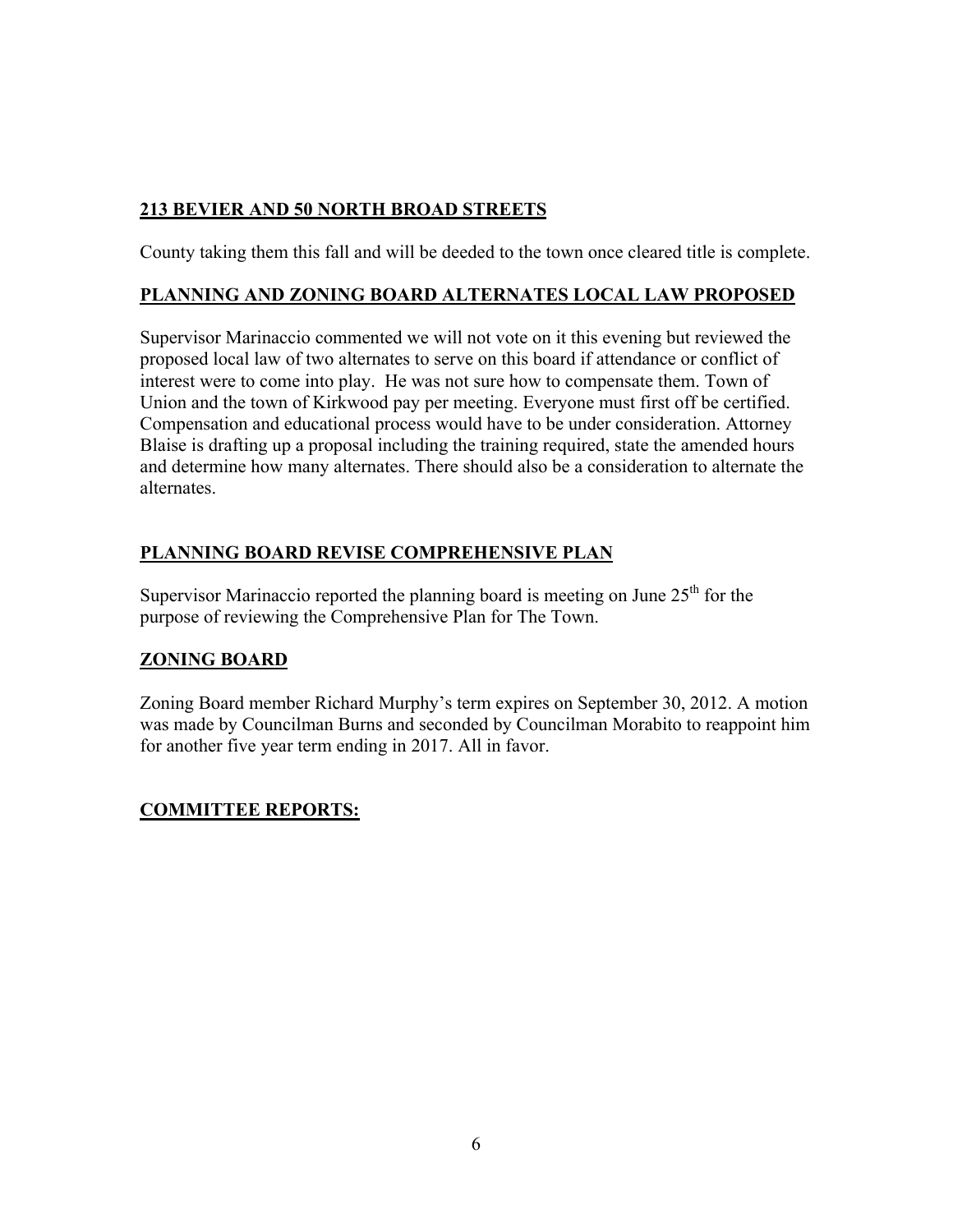### **PUBLIC WORKS – WATER DEPARTMENT & HIGHWAY DEPARTMENT**

- 1. Public Works Commissioner Kie reported the paving project is now done on Rosedale and we just need some touch up on some driveways.
- 2. The generator installation work will begin. This could be used for emergency power and will power up both of our buildings. We could be an emergency center.
- 3. A lot of lawn mowing being done.
- 4. A resident reported a pot hole at the corner of Prospect Street and Glenwood Road. Kie will verify who is responsible in the City of Binghamton.

# **ZONING BOARD** None

### **CODE ENFORCEMENT** None

# **LEGISLATOR IN AUDIENCE – UPDATE**

Supervisor Marinaccio addressed Mike Sopchak our representative in the legislature, who was in the audience. The Senators hockey team contract is being signed for another 5 years. 5 point operation of county and city involved with the re-up of the team to remain. The Broome County Veterans Memorial Arena will be undergoing a substantial \$2Million upgrade to improve the arena and to allow us to bring in better venues. There are many capital improvement projects slated for the purpose of safety and public transportation which include bridge repairs like the Hooper Road area.

#### **270 GLENWOOD ROAD PROJECT-IDA CANCELLED PUBLIC HEARING**

A lengthy public comment period ensued. Rosie Pudish asked about when and if a Planning Board meet is scheduled regarding the project, how will they know or hear about it. Attorney Blaise reviewed the zoning process the best he could considering we have no information as of yet and that if there is another client a new Site Plan application would need to be submitted.